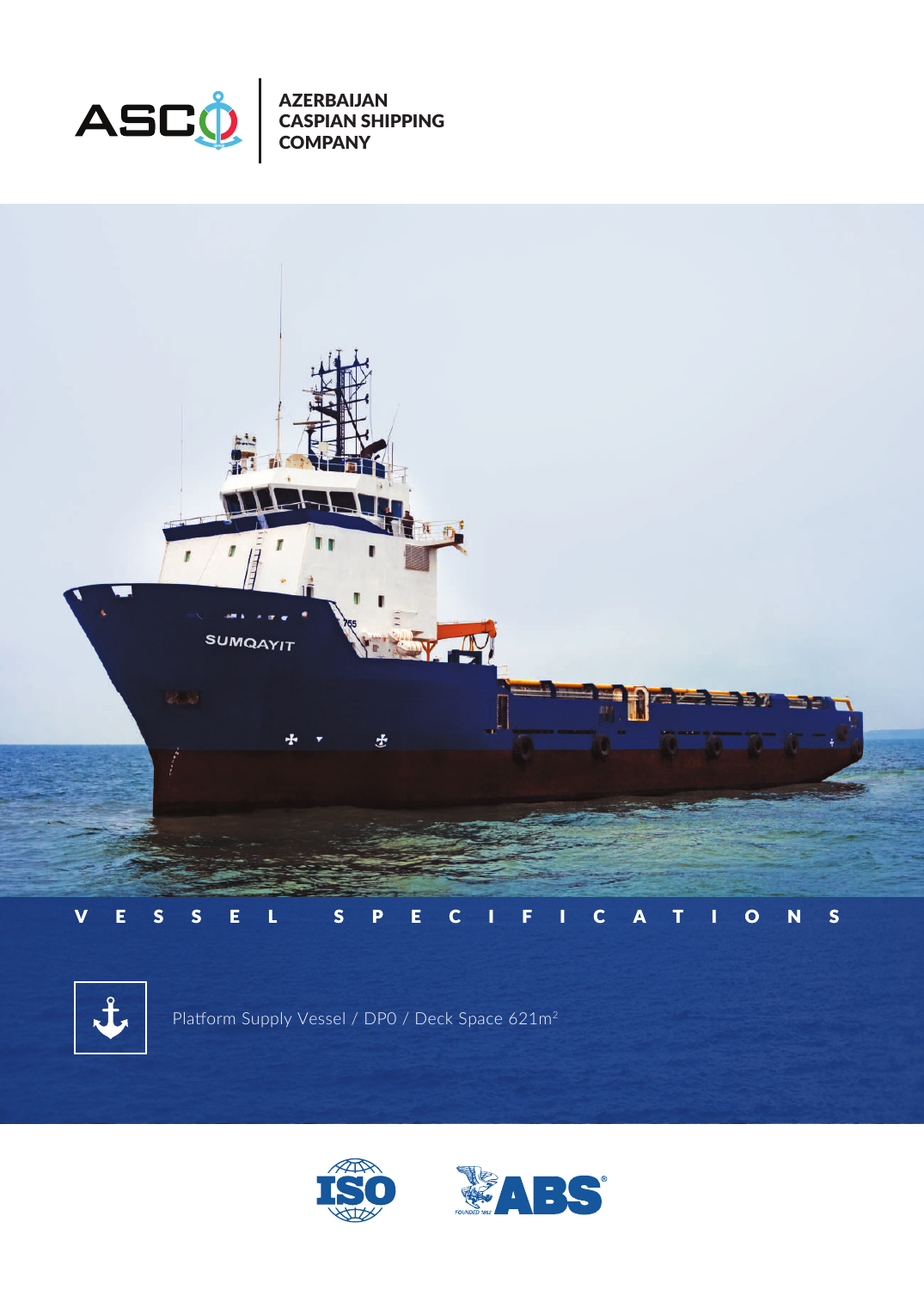## **Dimensions**

| Length overall, m                      | 67.00 |
|----------------------------------------|-------|
| Length between perpendicular, m        | 61.80 |
| Breadth overall, m                     | 16    |
| Hull height, m                         | 7     |
| Overall height, m                      | 24    |
| Displacement of the vessel unloaded, t | 1454  |
| Displacement of vessel fully loaded, t | 4547  |
| Light draft, m                         | 3.16  |
| Operational draft, m                   | 5.90  |
| Deadweight, t                          | 3093  |
| Net Tonnage, t                         | 447   |
| Gross tonnage, t                       | 1969  |
|                                        |       |

#### **Capacities**

| Crew, person                          | 13 (one shift)   |
|---------------------------------------|------------------|
| Maximal speed, knots                  | 16               |
| Economic speed, knots                 | 10               |
| Fresh Water, t, m <sup>3</sup>        | 824              |
| Liquid mud / base oil, $m3$           | 770              |
| Ballast / drill water, m <sup>3</sup> | 890              |
| Greasing oil capacity, m <sup>3</sup> | 3                |
| Fuel capacity, m <sup>3</sup>         | 849              |
| Dry Bulk tanks, m <sup>3</sup>        | 208              |
| Deck cargo capacity, t                | 1500             |
| Deck strength, ton/m <sup>2</sup>     | 5                |
| Clear deck area, m <sup>2</sup>       | 621              |
| Clear deck area (max L x B)           | $13.5 \times 46$ |
| Endurance                             | 30               |

## General Data

IMO number 9201047<br>Port of registry / Call sign Baku / 4JLY Port of registry / Call sign<br>Purpose Of The Ship Purpose Of The Ship Purpose Of The Ship Platform Supply Vessel<br>Plag Azerbaijan Year built / builder<br>Class

#### Machinery and Propulsion

Bow thruster<br>Stern Thruster Stern Thruster 1 x 800 BHP<br>Diesel generator 2 x 248 kW ( Diesel generator 2 x 248 kW (2 x 337 BHP)<br>Generator 2 x 248 kW (2 x 337 BHP)

Emergency generator

# Special Equipment

Bow anchors Starboard 2530kg Port 2505kg Chain 1 x 220m, 1 x 247,5m, Caliber

Main engines 2 x 2005 kW (2 x 2725 BHP) –Ulstein Bergen Propulsion system Controlled pitch propellers<br>
Bow thruster Controlled pitch propellers<br>
2 x 700 BHP

> 5N46 type generator with a capacity of 350 kW

 $*1A1$  DK (+)EO HL(2.5)SF

Azerbaijan<br>1999, Norway

Ø38

Capstan – CM-4110 WM-4110 One hydraulic swivel crane located on Starboard with lifting capacity of 3t and handling radius – 10m. Lifting capacity of the crane - 3 t, handling radius - 12 m.

## Bunkering and Discharge Flow Rate

Liquid Mud 75m³ / hour Barite 60m<sup>3</sup> / hour Cement 60m<sup>3</sup> / hour

Fuel 200m³ / hour Fresh water **200m**<sup>3</sup> / hour Glycol and the control of the control of the control of the control of the control of the control of the control of the control of the control of the control of the control of the control of the control of the control of t  $Ba$ llast 150-200m<sup>3</sup> / hour<br>Barite 60m<sup>3</sup> / hour  $80m<sup>3</sup>$  / hour

#### Safety Equipment

| Life rafts         | $4 \times 25$ person |
|--------------------|----------------------|
| Fast rescue boat   |                      |
| Life buoy          | 8 pcs                |
| Life jacket        | 26 pcs               |
| Immersion suit     | $22$ pcs $1$         |
| Embarkation ladder | 4 pcs                |
|                    |                      |

#### Accommodation

Maximum POB as per LSA 27 person<br>1 berth cabin 3 1 berth cabin<br>
2 berth cabins<br>
4 berth cabins<br>
2 2 berth cabins 4 berth cabins

#### Navigation Equipment

**Transmitters:** FS-5000, FM-7000, FM-2520, MotorollaGM-340, UAIS MT-1, Standard HX-370S, Furuno FAR2835, Furuno FR2110 **Emergency:** Sailor TT-3000LT, Felcom-12, SSAS Felcom-16, Mini - C **Rescue transmitters:** TRON-40 S, Jotron TRON, TRON SART

t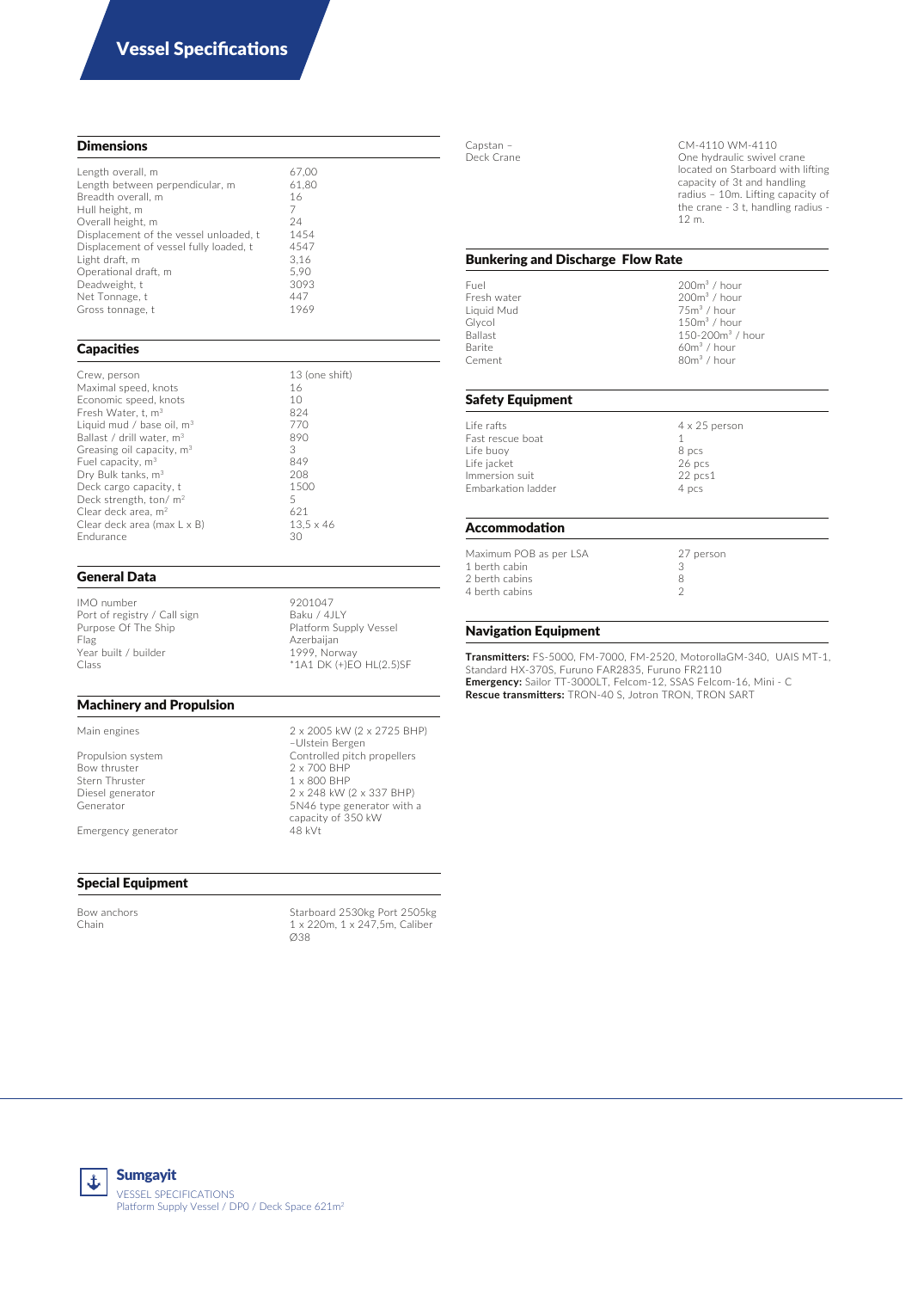